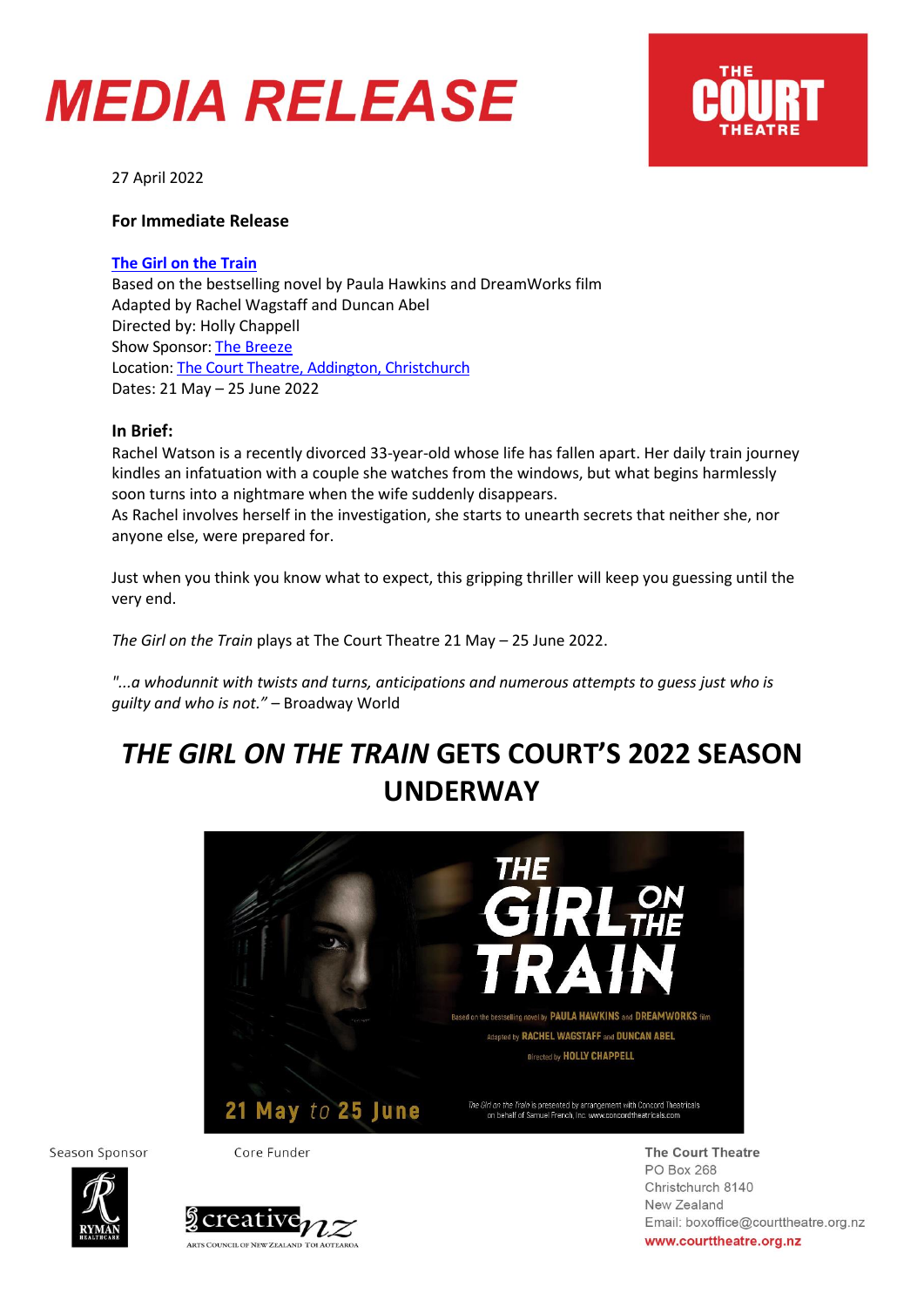## **MEDIA RELEASE**



#### **IN DEPTH:**

The Court Theatre's Ryman Healthcare 2022 Season is finally underway as *The Girl on the Train* prepares to open its five-week season, and the revised 2022 line-up, on 21 May.

Based on the 2015 international best-selling novel, *The Girl on the Train* follows Rachel Watson, a recently divorced 33-year-old whose life has fallen apart. On her journeys to and from 'work' each day she becomes increasingly fixated on a couple she sees from the train window. When the wife suddenly disappears, Rachel involves herself in the investigation, but as she tries to find the truth of what happens, she starts to unearth secrets that neither she, nor anyone else, were prepared for.

"Our new season has been a long-time coming" says Artistic Director Dr Alison Walls, "but we were determined to open with a show that is guaranteed to make a big impression. *The Girl on the Train* is full of suspense and intrigue that will be a whole new experience even to fans of the bestselling 2015 novel or the movie."

Holding the vision for this mysterious thriller is Holly Chappell, who directed 2021's *Frankenstein* for The Court Theatre. "I am incredibly excited to be bringing *The Girl on the Train* to the stage this year. Being able to create theatre at the moment feels like a true gift" says Holly.

Holly describes *Girl on the Train* as "a heart-racing mystery thriller that dives into the world of desire, secrets and lies. I cannot wait to play in this world and bring the journey of this show to The Court audiences" she says. Audiences can expect almost cinematic influenced experience in which they too will find themselves voyeurs, spying into the lives being revealed onstage.

The cast of *The Girl on the Train* began rehearsals after Easter, with creative and production teams including a stunt / fight choreographer and an intimacy choreographer - in full swing even earlier. This gripping thriller features a cast of well-known New Zealand actors and Court regulars in a story designed to keep you guessing until the very end.

Helping Chappell to bring her vision for the play to life is Set Designer Dan Williams, known to Court Theatre followers for his creative and sometimes surprising sets for 2021's shows *Once* and *Little Shop of Horrors*. This set - which must evoke spaces from characters' homes to train carriages and street action - promises just as much innovation.

"We're so glad that we can now welcome full houses back to the Court, and to what we know will be a phenomenal show" says Walls.

*The Girl on the Train* plays at The Court Theatre 21 May – 25 June 2022.

*"A contemporary and complex psycho-thriller, a "whodunnit" with twists and turns, anticipations and numerous attempts to guess just who is guilty and who is not."* – Broadway World

Season Sponsor

Core Funder





**The Court Theatre** PO Box 268 Christchurch 8140 New Zealand Email: boxoffice@courttheatre.org.nz www.courttheatre.org.nz